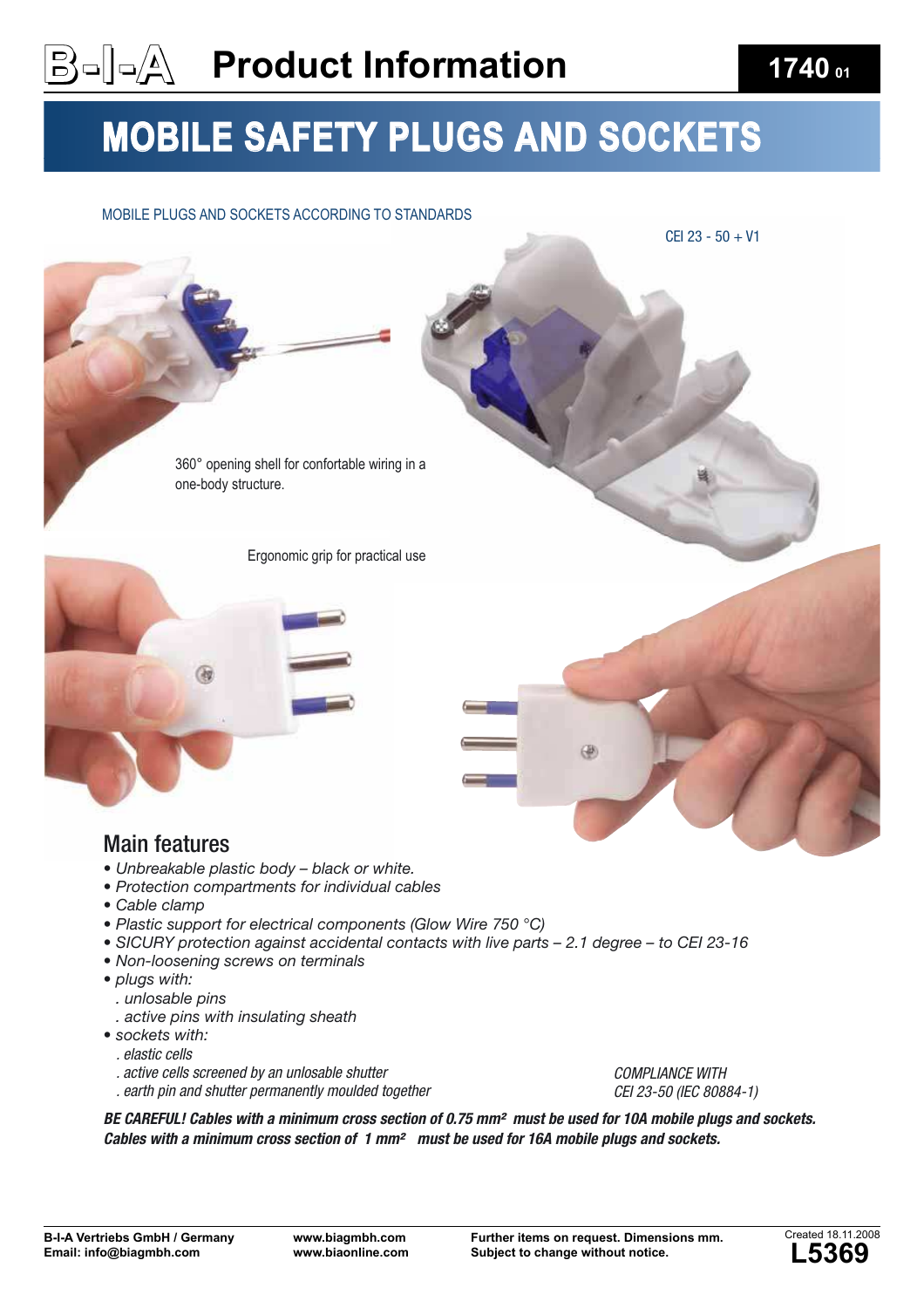# $\textbf{B} = \begin{bmatrix} 1-\sqrt{\lambda} & \textbf{Product}\end{bmatrix}$  **1740**  $\textbf{0}_{2}$



Screws with cut and cross head

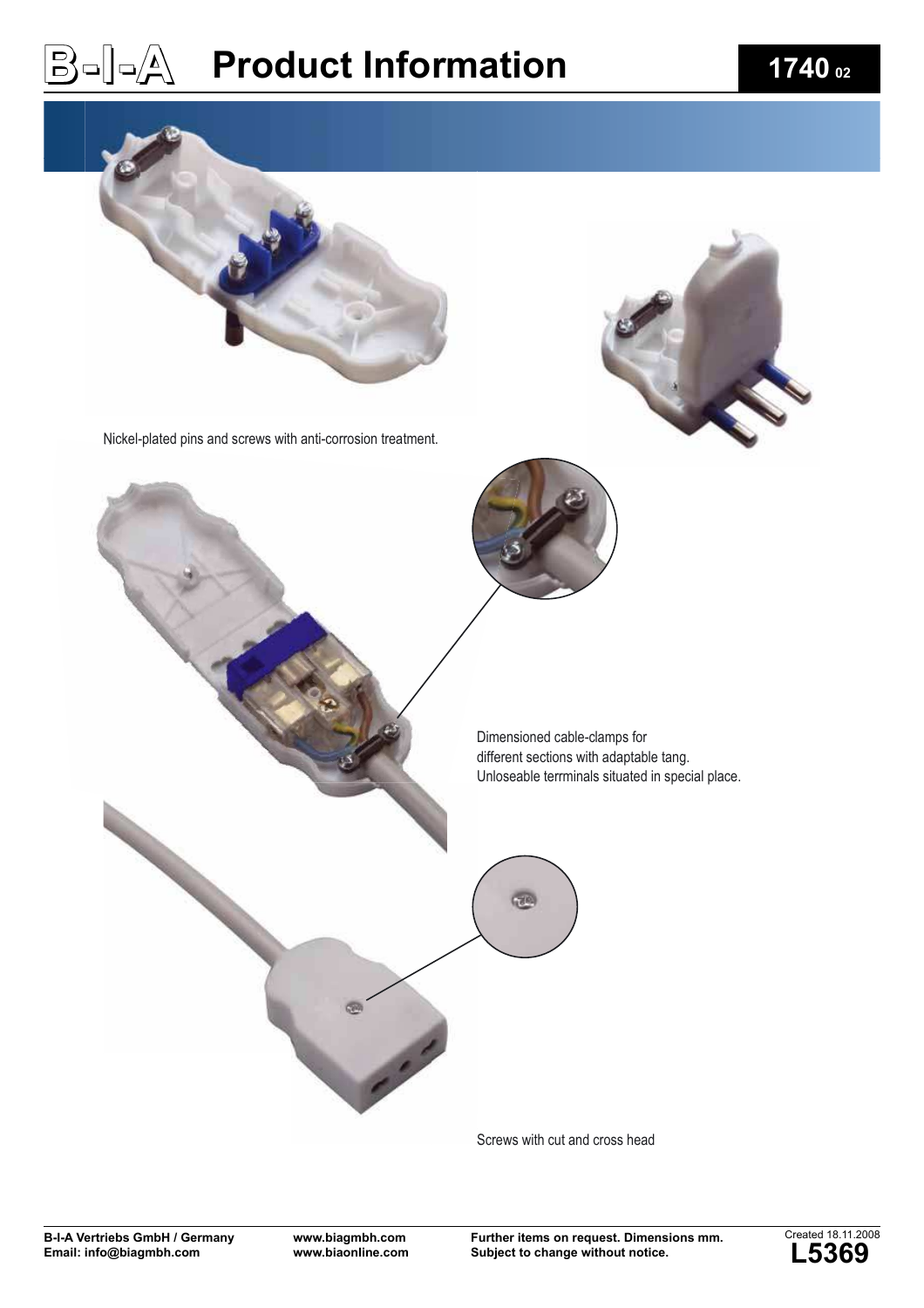### $\mathbf{B}$ = $\begin{bmatrix} -\mathbf{A} & \mathbf{Product}\ \mathbf{Information}\end{bmatrix}$  **1740**  $\mathbf{O}_{03}$

### MOBILE SAFETY PLUGS COMPACT

#### MOBILE SAFETY PLUGS COMPACT ACCORDING TO STANDARDS \* THE SAFETY PLUGS COMPACT ACCORDING TO STANDARDS



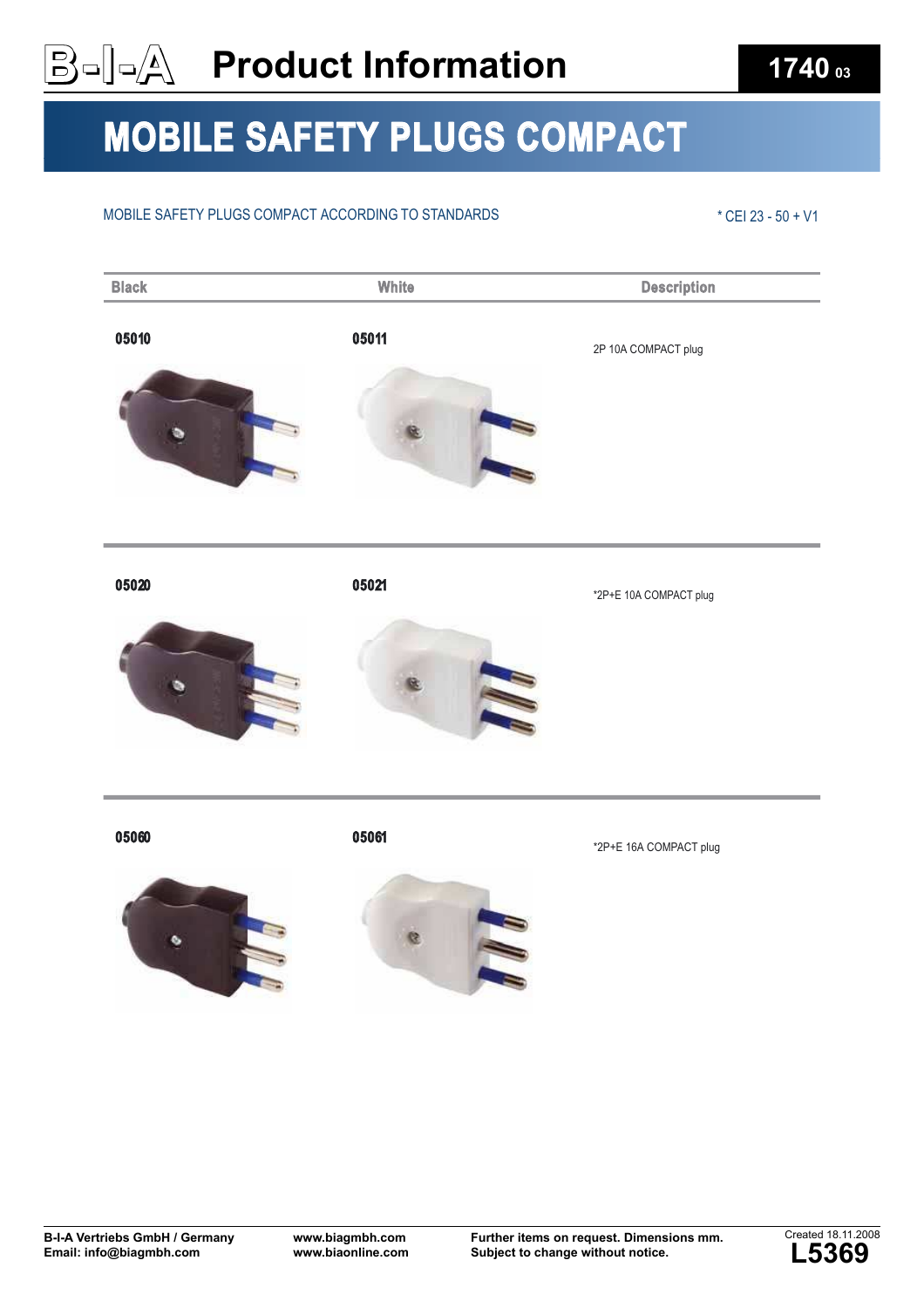## $\mathbf{B} = \begin{bmatrix} 1 & 0 & 0 \\ 0 & \mathbf{A} & \mathbf{B} \end{bmatrix}$  Product Information **1740** of

### MOBILE SAFETY SOCKETS COMPACT

#### MOBILE SAFETY SOCKETS COMPACT ACCORDING TO STANDARDS \* THE SAFETY SOCKETS COMPACT ACCORDING TO STANDARDS







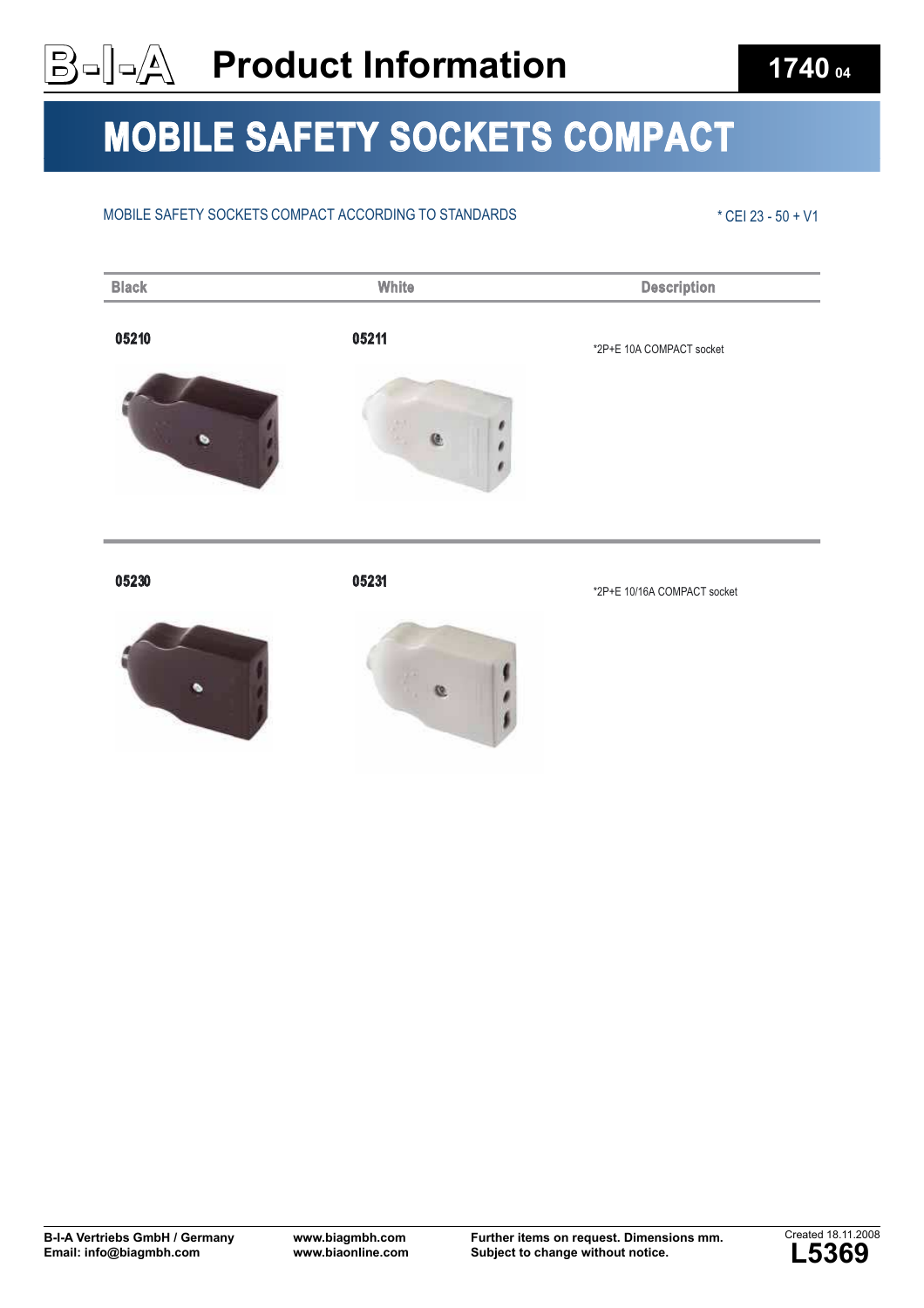# **Product Information 1740 05**

## MOBILE SAFETY PLUGS

#### MOBILE SAFETY PLUGS ACCORDING TO STANDARDS \* CEI 23 - 50

| <b>Black</b>                 | White                       | <b>Description</b> |
|------------------------------|-----------------------------|--------------------|
| 05110<br>ø<br><b>Crewam</b>  | 05111<br>C<br><b>RARZIN</b> | 2P 10A plug        |
| 05120<br>Ş.<br><b>ACONDA</b> | 05121<br>0<br>出口区           | * 2P+E 10A plug    |
| 05150<br>ą<br>Newpa          | 05151                       | 2P 16A plug        |
| 05160<br>ø                   | 05161                       | * 2P+E 16A plug    |

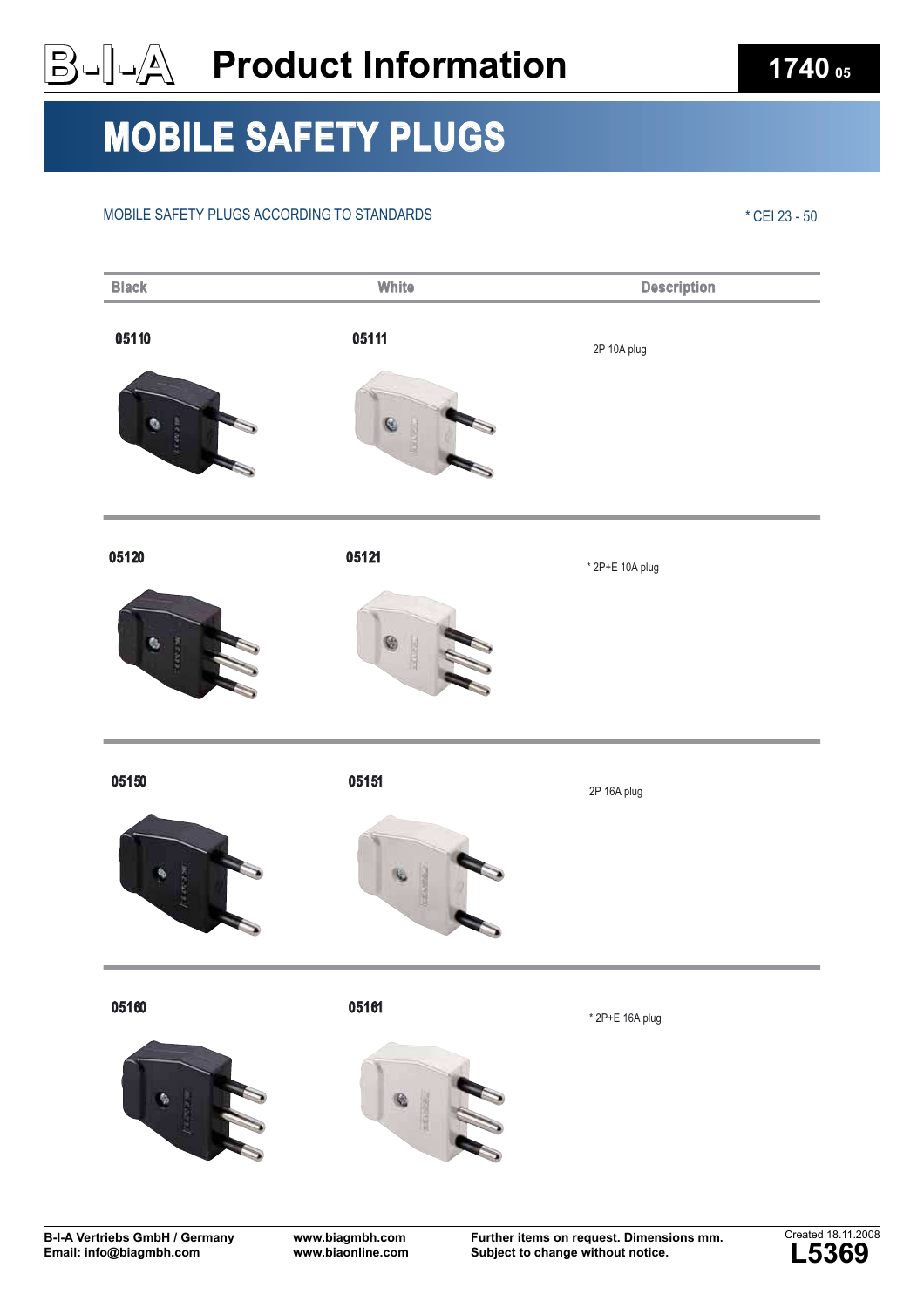# **Product Information** 1740 **06**

### MOBILE SAFETY PLUGS

#### MOBILE SAFETY PLUGS ACCORDING TO STANDARDS \* CEI 23 - 50

| <b>Black</b> | White  | <b>Description</b>                       |
|--------------|--------|------------------------------------------|
| 05110G       | 05111G | 2P 10A plug with rubber cable sheath     |
| 05120G       | 05121G | * 2P+E 10A plug with rubber cable sheath |
| 05150G       | 05151G | 2P 16A plug with rubber cable sheath     |
| 05160G       | 05161G | * 2P+E 16A plug with rubber cable sheath |

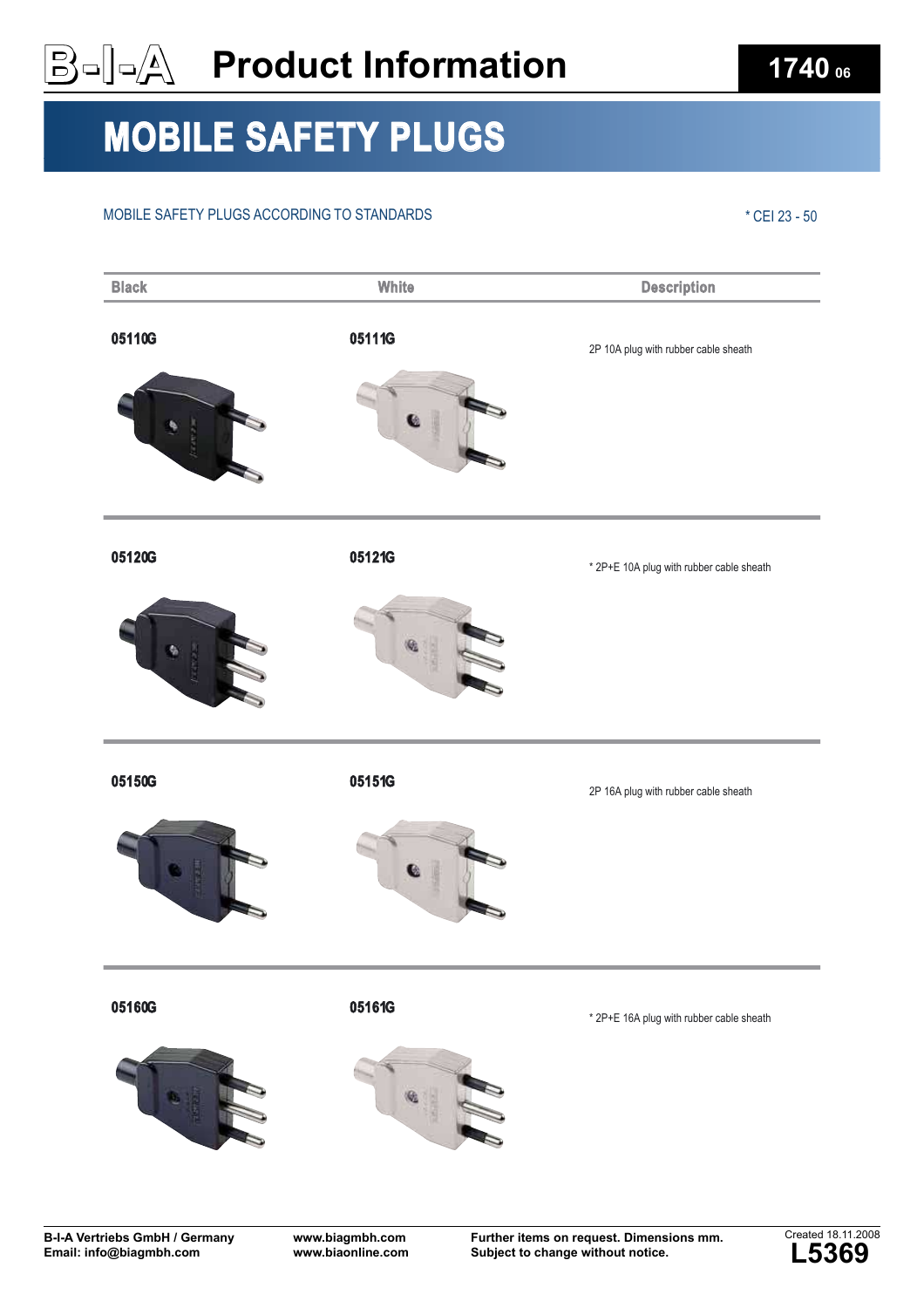## **Product Information 1740** or

## MOBILE FLAT PLUGS

#### MOBILE FLAT PLUGS WITH 90° CABLE OUTLET



**B-I-A Vertriebs GmbH / Germany Email: info@biagmbh.com**

**www.biaonline.com**

**Subject to change without notice.**

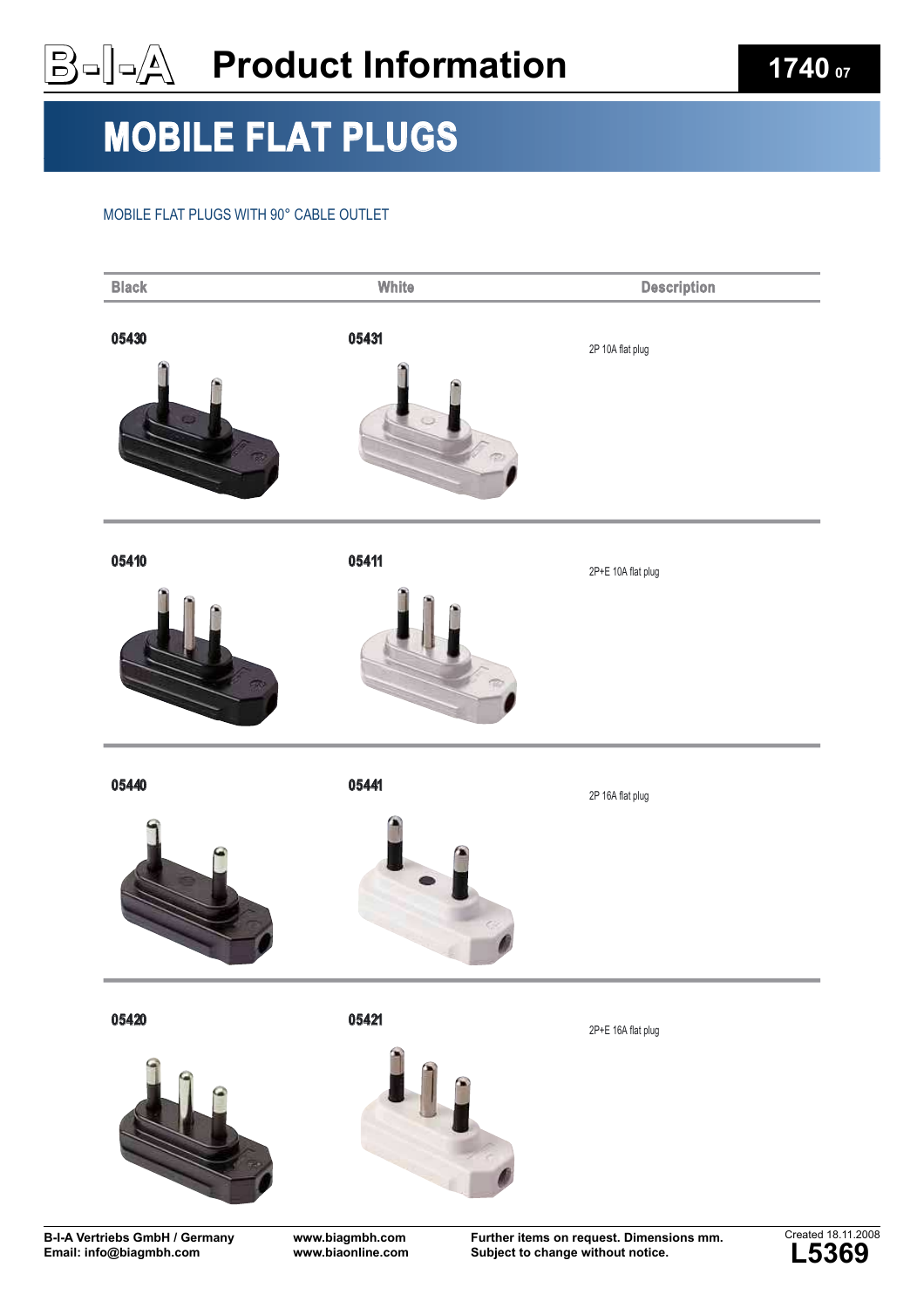# MOBILE SAFETY SOCKETS

#### MOBILE SAFETY SOCKETS ACCORDING TO STANDARDS CEI 23 - 50

05510 05511 2P+E 10A plug 05530 05531 2P+E 10/16A plug 05510G 05511G 2P+E 10A plug with rubber cable sheath 05530G 05531G 2P+E 10/16A plug with rubber cable sheath **Black Description Controllering Controllering Controllering Controllering Description** 

**B-I-A Vertriebs GmbH / Germany Email: info@biagmbh.com**

**www.biagmbh.com www.biaonline.com** **Further items on request. Dimensions mm. Subject to change without notice.**



 $\textbf{B} = \textbf{0}$  **Product Information 1740 1740 08**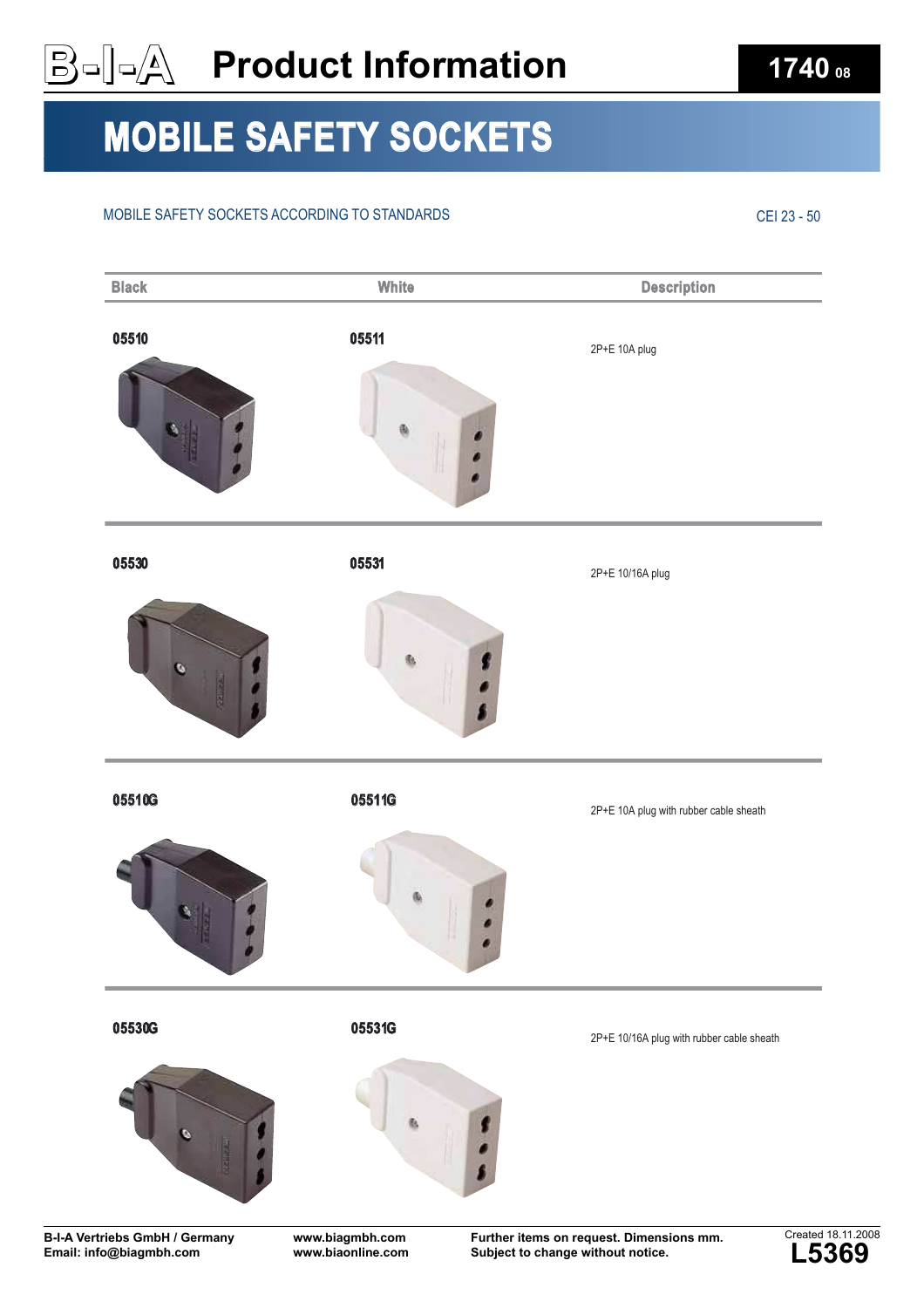# <u>B</u>aleA Product Information **1740 o**

#### **Italy - Mains Line Plugs with Earthing Contact, 10A/250V**

**Rewirable Mains Line Plug with Earthing Contact, for Supply Line H05VV-F 3G0.75, and 3G1.0mm²**

#### **Features**

- **Unbreakable plastic body black or white**
- **Protection compartments for individual cables**
- **Cable clamp**
- **Plastic support for electrical components (Glow Wire 750 °C)**
- **SICURY protection against accidental contacts with live parts – 2.1 degree – to CEI 23-16**
- **Non-loosening screws on terminals**
- **Plugs with unlosable pins**
- **Active pins with insulating sheath**
- **Standards and Certifications: IMQ, COMPLIANCE WITH CEI 23-50 (IEC 80884-1)**



#### *NOTES:*

*Cables with a minimum cross section of 0.75 mm² must be used for 10A mobile plugs and sockets.*

| Catalog Number*   Color    |                    | <b>Description</b>                                                                                                                                                                                                          | EDP-No.          |
|----------------------------|--------------------|-----------------------------------------------------------------------------------------------------------------------------------------------------------------------------------------------------------------------------|------------------|
| 851BK-05120<br>851WH-05121 | Black  <br>White I | Rewirable Plug, Italy 2P+E, 10A/250V AC<br>Rewirable Plug, Italy 2P+E, 10A/250V AC                                                                                                                                          | 125027<br>125028 |
|                            |                    | * Available with rubber cable sheath, (add. suffix "G" to Catalog Number,<br>e.g. 851BK-05120G). Further Plugs and Connectors are available, see<br>Documentation, or contact our sales office for additional informations. |                  |





#### 05120/21

Dimensions in mm

**Jacket Accepted**  $Q$ ,  $9$ ,  $0$ ,  $max$